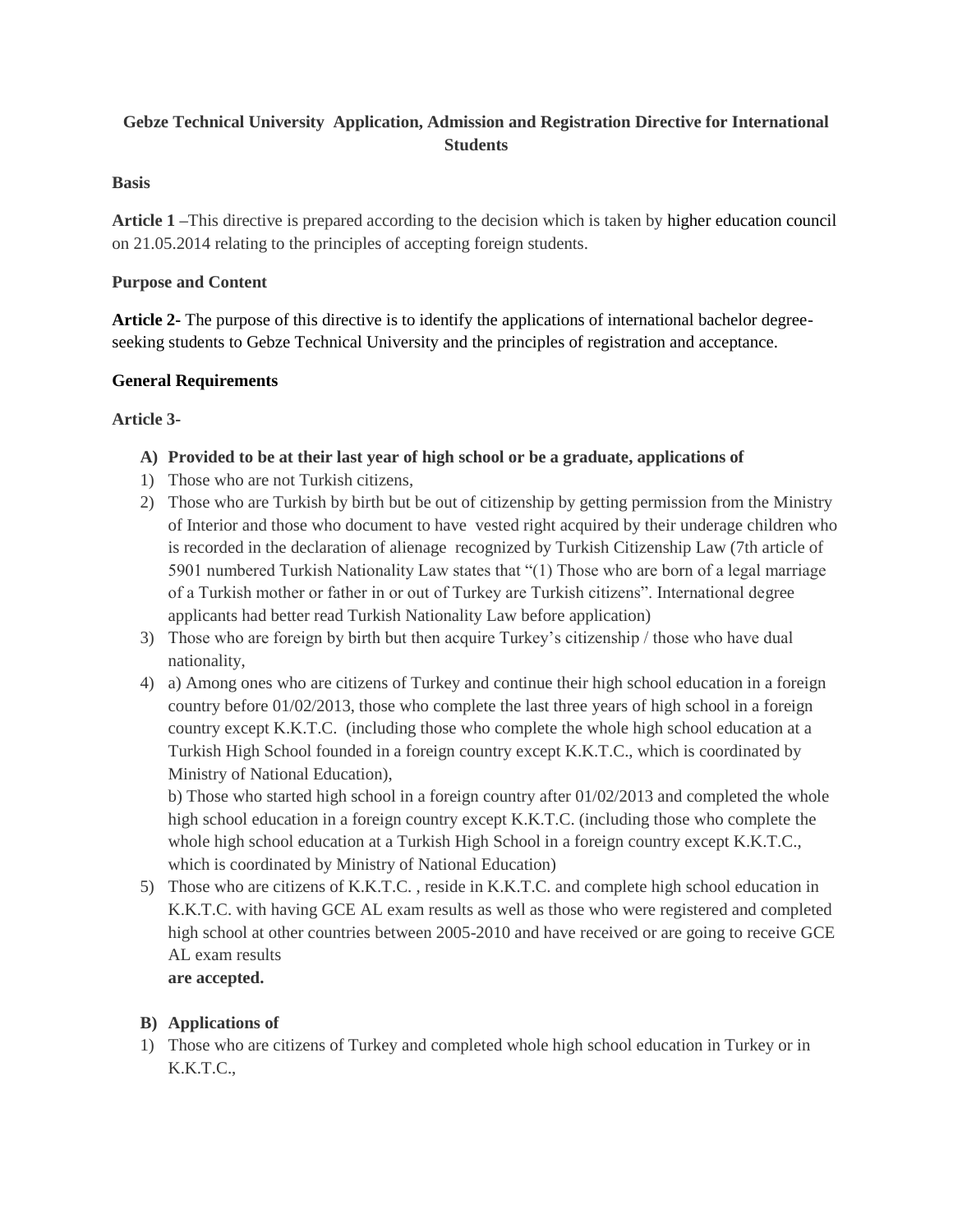- 2) Those who are citizens of K.K.T.C.( except those who finish the whole secondary education in a high school in K.K.T.C. and get GCE AL result and those who were registered and completed high school at other countries between 2005-2010 and have received or are going to receive GCE AL exam results),
- 3) Those who are dual nationals, first of which is Turkish as defined in the 3rd article, Clause A, 2nd Subclause (except those defined in the 3rd Article, Clause A, 4th Subclause),
- 4) Those who are dual nationals but one of them is K.K.T.C. (except those who complete the whole secondary education in K.K.T.C. and have GCE AL results),
- 5) Those who are dual nationals but one of them is K.K.T.C. (except those who complete the whole secondary education in K.K.T.C. and have GCE AL results and those who were registered and completed high school at other countries between 2005-2010 and have received or are going to receive GCE AL exam results),
- 6) Those who are dual nationals, first of which is Turkish as defined in the 3rd article, Clause A, 2nd Subclause and studied at schools under management of embassies in Turkey and foreign schools in Turkey

**are not accepted.**

### **Quotas**

**Article 4-** Quotas for international students, considering the recommendations of department heads, are presented to The Senate after determined by Faculty Directors and are sent to [Student Selection and](http://tureng.com/search/student%20selection%20and%20placement%20center)  [Placement Center](http://tureng.com/search/student%20selection%20and%20placement%20center) after it is confirmed by The Senate.

### **Application**

**Article 5-** The explanation about applications and application deadlines are announced on the website of GTU. Applications can be made by post or in person to the Student Affairs Office at the announced date. Applicant can opt for maximum 3 departments and fill in one single application form while making the application.

Placement is based on national and international exams and minimum scores from these exams as listed below. Exams of having the status of high school graduation exam (Abitur, International Baccalaureate, GCE, Tawjihi, etc.) are permanently valid. However, university entrance exams (SAT, TCS, etc) have limited validity of two years.

### *Accepted Exams, Diplomas, and Minimum Requirements:*

- SAT I exam : From "math" and "critical reading" a minimum total score of 1100 out of 1600 points and a minimum 600 out of 800 "math" points
- International Science Olympiads: Winners of gold, silver or bronze medals in International Science Olympiads recognized and participated by TUBITAK (Turkish Scientific and Research Center)
- GCE( General Certificate Examination) : "A" level in at least 3 subjects and at least one subject should be in the applied program.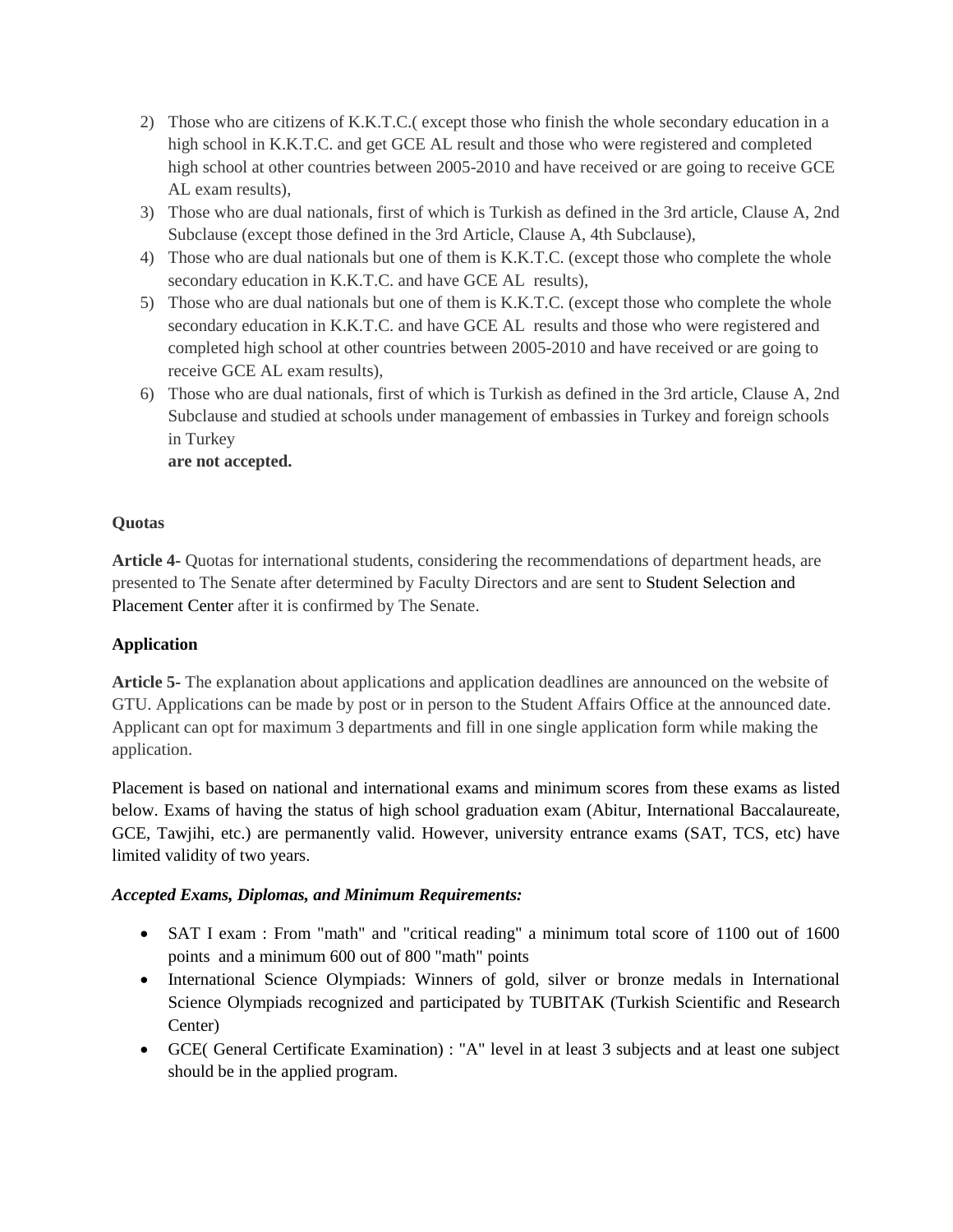- A minimum 24 points of mathematics (Math), science (Science Reasoning), and total (Composite) in ACT exam.
- ABITUR: A maximum diploma score of 2 from Abitur (German Baccalaureate)
- Turkish Republics with Turkish and Relative Communities (TCS) Examination: A minium score of 70 points from the Basic Learning Skills test in this exam. Turkish test is not taken into account.
- MATURA : A maximum Matura diploma score of 2.
- International Baccalaureate: Having an International Baccalaureate diploma with a diploma score of at least 30.
- Bangladesh Higher Secondary School Certificate (a diploma gained after 12 years of high school education) having at least a score of 80 over 100 in the program to be applied.
- GAOKAO: A minimum GAOKAO, a university entrance examination applied in People's Republic of China, score of 500 over 750 in the program to be applied.
- Kazakhstan National University Test : A minimum score of 90 over 120 in Kazakhstan EdinoeNacional'noe Testirovanie test.
- Senegal Baccalaureate : Having the score of min. 15 out of 20 in the program to be applied.
- French Baccalaureate: Having the score of min. 15 out of 20 in the related program to be applied.
- Diplome Debirestan and Pishdaneshgahi (Iran) :Having a minimum high school diploma score (Diplome Debirestan) average of 17 out of 20 and a minimum Pishdaneshgahi score of 17 out of 20.
- Baccalaureate Libanais: In the Baccalaureate examinations(Baccalaureate Libanais) given in Lebanon, an average score of at least 70 out of 100.
- Indian high school diploma (Higher Secondary Certificate/ Indian Senior School Certificate/ Intermadiate Certificate/ Higher School Certificate/ Higher Secondary Certificate/AllIndiaSenior School Certificate/ Pre-University Course-awarde) score at least 75 out of 100 in the program to be applied.
- TAWJIHI: A minimum score of at least 80 % in the program to be applied in the Tawjihi examinations made in Jordan, Palestine, Bahrain, United Arab Emirates, Libya and Saudi Arabia
- Al Shahada Al-Thanawiyya: A minimum score of at least 170 out of 240 in the Al Shahada Al-Thanawiyya Al-Amma examinations made in Syria, Qatar, Kuwait, Libya and Oman
- A minimum graduation score of 80 % in 12 grade Pakistan high school diploma (Higher Secondary Certificate (HSC) / Intermediate) in the program to be applied
- Russia EGE: A minimum total score of 150
- IÜYÖS (Istanbul University Examination for Foreign or Overseas Students)
- YTÜYÖS (Yıldız Technical University Foreign Students Exam) are accepted for application to Gebze Technical University.

# **Required Documents For Applications**

- 1. **Application form** for international degree-seeking students
- 2. **A valid document of exam result:** The original copy of the exam result or the notarized copy (Also bring translation of the document if it is in a language other than English or Turkish). Only the exams specified in the GTU Application, Admission and Registration Directive for International Students are admitted. It is not possible to apply with an exam apart from these ones.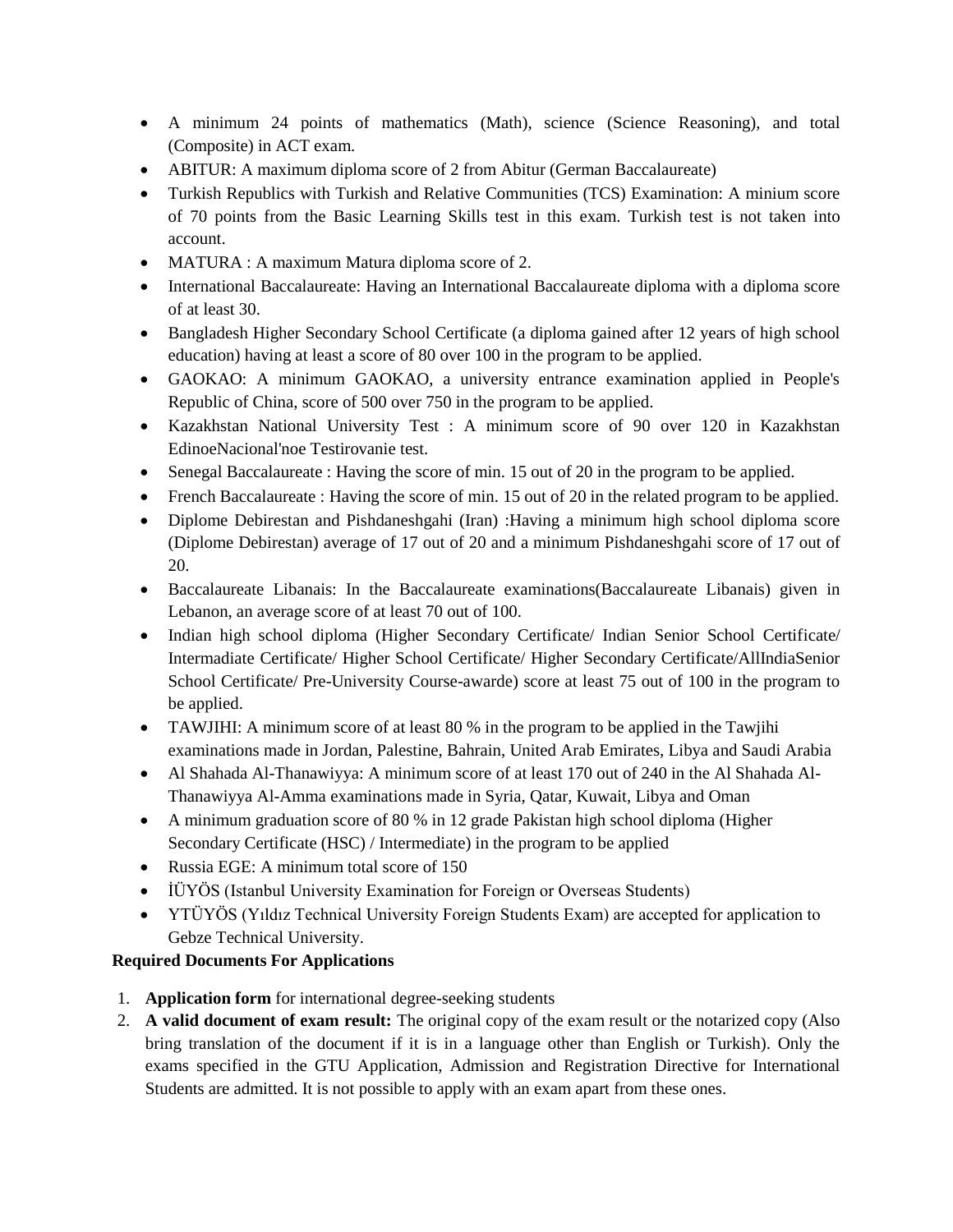- 3. **High school diploma:** A Turkish version of high school diploma which must be notarized or confirmed by the consulate. NOTE: During application process, applicant must submit a "Certificate of Equivalence" showing the equivalence between applicant's high school diploma and Turkish high school diploma, which can be provided from T. R. Ministry of National Education or Turkish Consulates in applicant's own country.
- 4. **Official Transcript of Records:** An official document showing all the courses and the grades that the applicant has taken in high school. It must be submitted in a sealed envelope approved by the high school principal of the applicant. (Also bring certified translation of the document if it is not in Turkish or English)
- 5. Photocopy of the pages in your passport showing your picture and identity information
- 6. 2 passport photos with the size of 4.5 x 6 (it should be taken in the last 6 months and make you easily recognizable.)

Additionally, applicants may be asked to assure that they are financially capable to pursue their education in our country.

### **Evaluation of the Applications**

**Article 6:** The evaluation of applications are evaluated by GTU Committee of International Students. The Committee is determined by the Decree of the Senate.

Applicants who do not fulfill the application criteria will not be taken into evaluation. Not only the national/international exam results and diploma grade may be taken into consideration, but an exam may also be made within the frame of the principles specified by the Senate.

The evaluation and admission of the applicants is at GTU's sole discreet. It is GTU's decision to meet the announced quotas. If necessary, quota transfer between the departments may be made.

### **Declaration of the Results**

**Article 7:** The results will be announced on GTU website. The accepted students who confirm that they will be coming to registration will be sent an acceptance letter to the address they have specified in their application form in order to get a student visa. The applicants will lose their rights should they not come for registration within the dates specified.

**Article 8:** Registrations are held by the Student Affairs Office at a certain date stated in Academic Calendar every year.

### **Documents Required for Registration:**

1-The original copy of High School diploma and the Turkish translation approved by Turkish Embassy or Turkish Consulate in their home country.

2-The original copy of Certificate of Equivalence by TR Ministry of Education which proves student's high school diploma's equivalence with the ones from Turkish High Schools.

3-The original copy of transcript and the Turkish translation approved by Turkish Embassy or Turkish Consulate in their home country.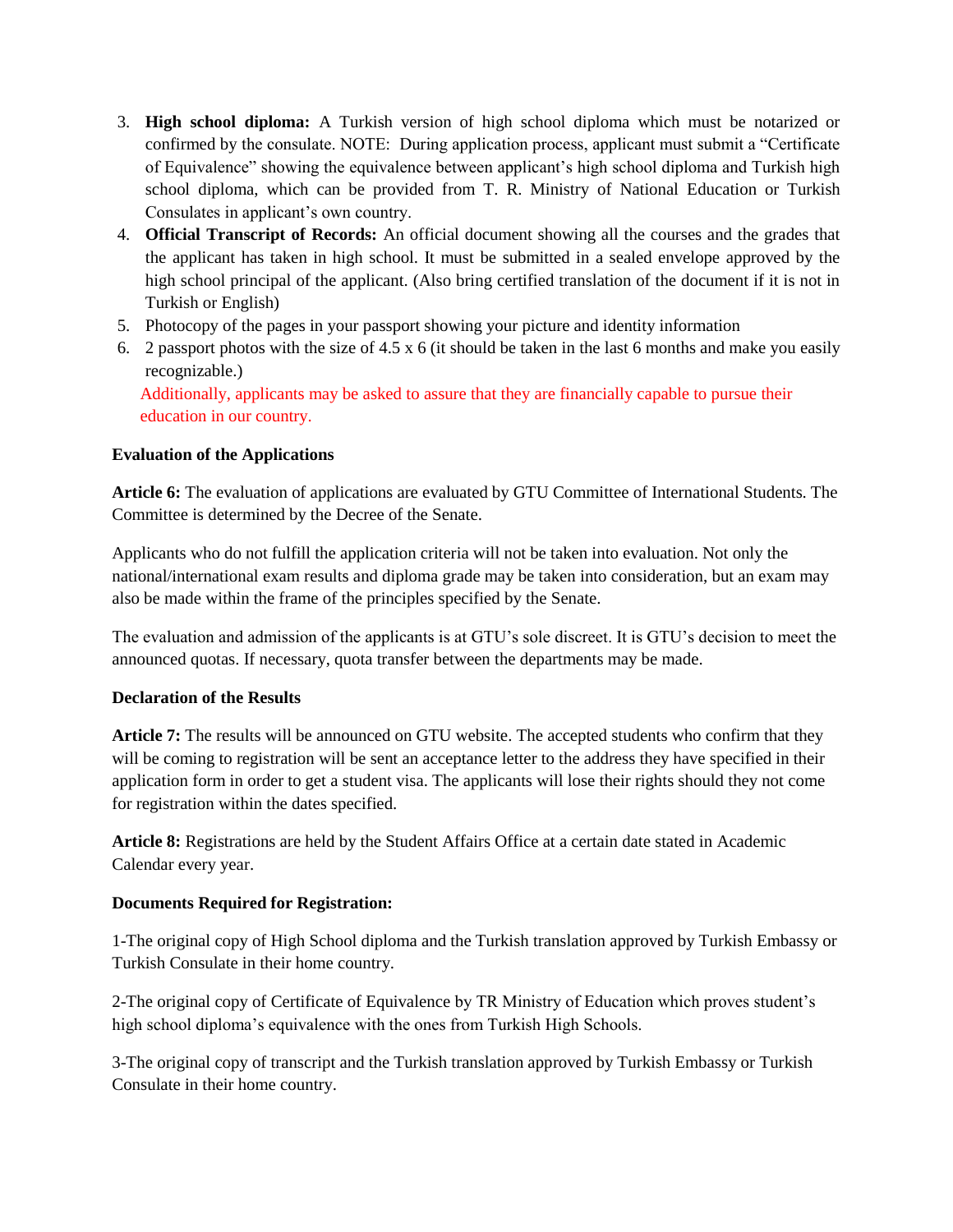4-The original copy of the examination result document and the Turkish translation approved by Turkish Embassy or Turkish Consulate in their home country.

5-The result of a Foreign Language Test that is internationally approved and a copy of the result of Turkish Proficiency Exam certified by the nearest Turkish Representative Office or the ones in their home country.

6-The copy of student's official identity card or the passport's personal information page certified by Turkish Embassy or Turkish Consulate in their home country.

7-The bank receipt showing the payment of school fee.(the amount is always claimed by the Council of Ministers every year.)

8-The Visa for Education or The Residence Permit by Turkish Embassy in their home country.

9- 6 Passport Photos

#### **Amount of Education Fee and Subsistence Assurance**

**Article**  $9 - (1)$  **Education fee that is yearly decided by the university, on the condition that it is between** the minimum and maximum amount determined by the Cabinet, and approved by Higher Education Foundation is taken from the student who foreign or are accepted from abroad.

(2) People who are going to apply for bachelor degree from abroad have to document a subsistence assurance that they have the financial capacity to afford their higher education in Turkey. The way how they will document this and the amount are decided by the Parliament and are declared on the University's website along with other required application documents.

#### **Education**

**Article 10-** International students must follow the GTU Regulations on Undergraduate Education with regard to the educational issues. Students must certify their Turkish language proficiency to start their undergraduate education. The Turkish proficiency levels of the students are determined according to the certificate of achievement which is given by the centres (TÖMER) that provide Turkish language education and are approved by the Turkish Council of Higher Education.

Levels:

- **1.** Turkish proficiency levels (A) and (B) are inadequate.
- **2.** Turkish proficiency level (C1) and above is sufficient.

The students who are inadequate in Turkish language have one year permission to learn Turkish. At the end of this period, as the language of the education in our university is minimum 30% English, the students who reach the level of desired Turkish proficiency can continue their education if they pass GTU English proficiency exam or certify their achievement in any equivalent English proficiency exams. The students who fail in GTU English proficiency exam or do not certify their achievement in any equivalent exams continue their education in English preparatory class.